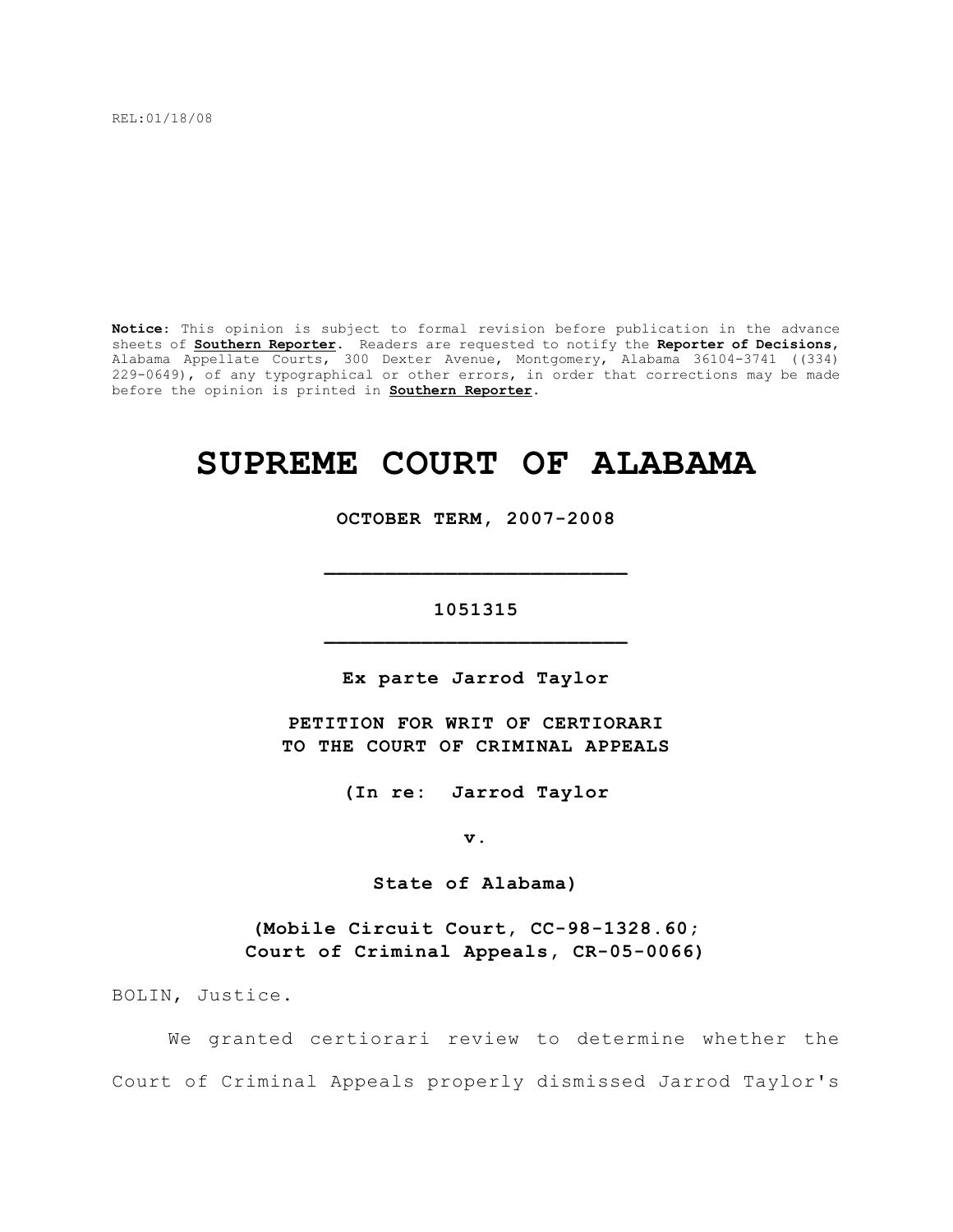appeal from the denial of his Rule 32, Ala. R. Crim. P., petition attacking his capital-murder conviction and death sentence, because the notice of appeal was signed by a foreign attorney who purportedly had not been admitted to practice law in Alabama under the rules of the Alabama State Bar governing admission of foreign attorneys pro hac vice. Taylor v. State (No. CR-05-0066, May 10, 2006), So. 2d (Ala. Crim. Appl 2006)(table).

Taylor was indicted on four counts of capital murder. Count one charged Taylor with intentionally causing the deaths of Sherry Gaston, Bruce Gaston, and Steve Dyas, pursuant to one scheme or course of conduct, see § 13A-5-40(a)(10), Ala. Code 1975. Counts two, three, and four charged Taylor with the capital offense of the murder of each of the three victims during the course of a robbery, see § 13A-5-40(a)(2). The jury found Taylor guilty of all four counts of capital murder. The jury recommended, by a vote of  $7 - 5$ , that Taylor be sentenced to life imprisonment without the possibility of parole. The trial court overrode the jury's recommendation and sentenced Taylor to death. The Court of Criminal Appeals affirmed the conviction and the sentence of death. Taylor v. State, 808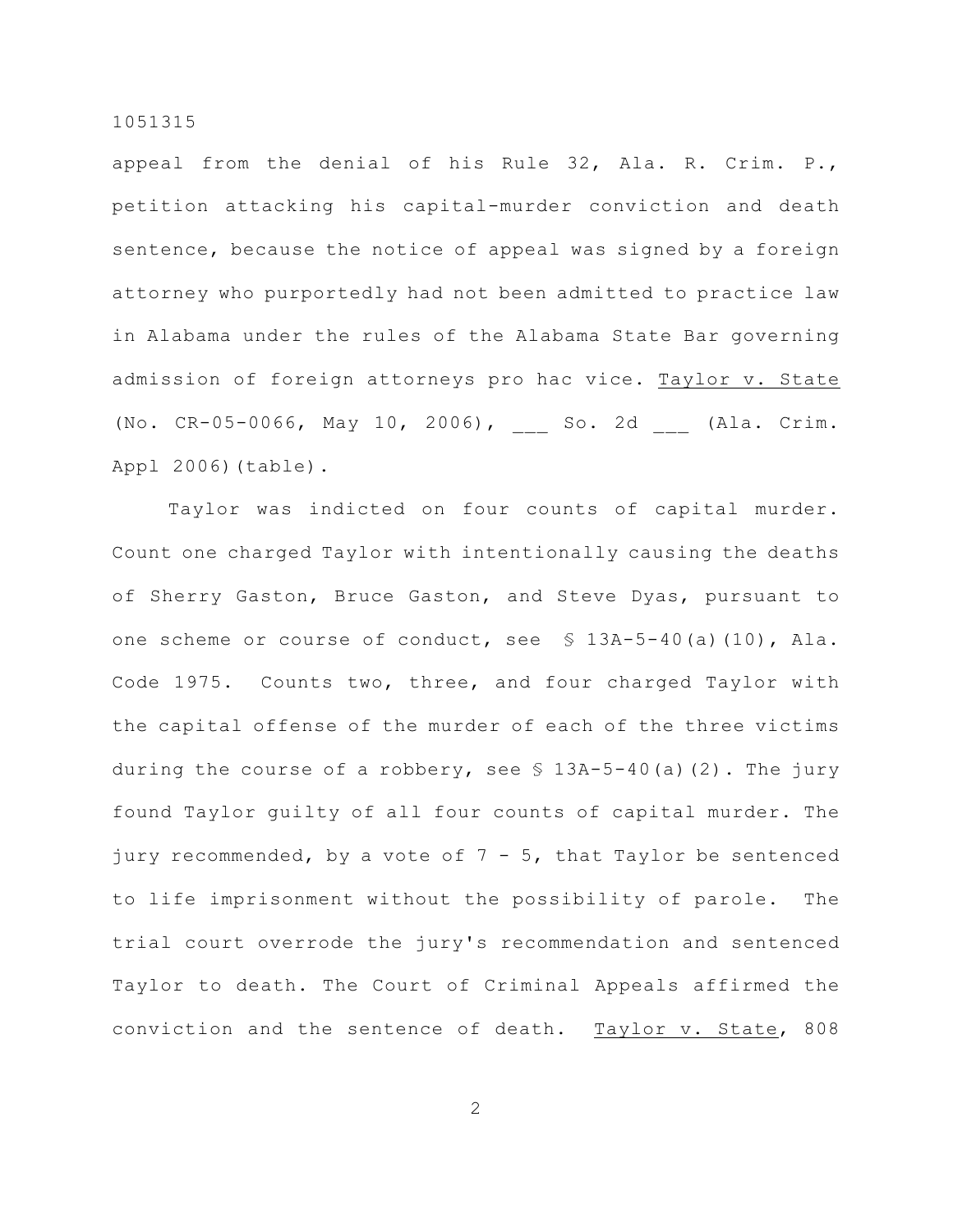So. 2d 1148 (Ala. Crim. App. 2000). This Court granted Taylor's petition for certiorari review and subsequently affirmed the judgment of the Court of Criminal Appeals. Ex parte Taylor, 808 So. 2d 1215 (Ala. 2001). The United States Supreme Court denied Taylor's petition for a writ of certiorari. Taylor v. Alabama, 534 U.S. 1086 (2002).

On July 31, 2002, Al Pennington, an Alabama attorney, timely filed a petition pursuant to Rule 32, Ala. R. Crim. P., challenging certain aspects of Taylor's conviction and sentence. According to the case-action summary, on August 30, 2002, Pennington submitted to the Alabama State Bar and to the Mobile Circuit Court applications for admission to the Alabama State Bar pro hac vice on behalf of New York attorneys Andrew Tauber, Monica J. Stamm, John D. Totorella, Jennifer R. Sandman, and Theodore V. Wells. The case-action summary indicates that on September 9, 2002, the clerk of the circuit court entered the following notation: "Admission to practice under Rule VII of the rules governing admission to the Alabama State Bar - Granted." On November 4, 2002, the State moved to dismiss certain claims in Taylor's Rule 32 petition.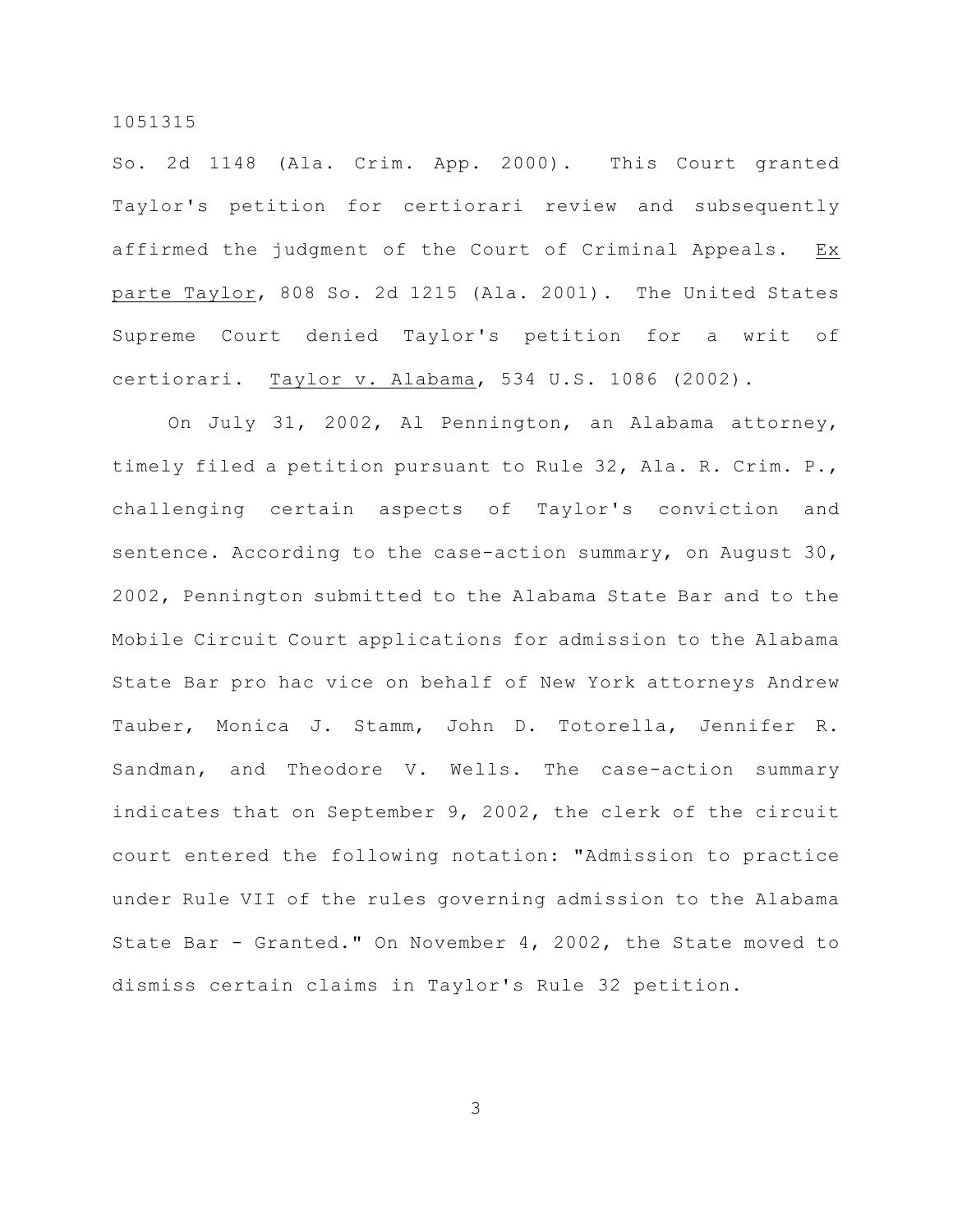At a hearing regarding Taylor's Rule 32 petition on February 28, 2003, the following exchange occurred between the trial judge and Andrew Tauber, one of the New York attorneys:

"THE COURT: Okay. The in forma pauperis declaration, the Court is –- will show it's granted and a free transcript is ordered of these proceedings.

"MR. TAUBER: Thank you very much, Your Honor. And I must confess now, my ignorance of Alabama procedure, I don't know whether we need to formally move to be appointed together, in conjunction with, or separately from Mr. Pennington as counsel, I'm just throwing myself on the Court with my ignorance.

"THE COURT: Well, it's my understanding that -- I mean, when you was -- the pro hac vice was previously approved by this Court, you are cocounsel with Mr. Pennington.

"MR. TAUBER: Okay. Very good. I just want to make sure we dot every 'i.'

"THE COURT: Now, grant[ed], I know Mr. Pennington is not present and requested to be excused, but I don't think, and the State can correct me if I'm wrong, I don't think I can relieve Mr. Pennington from the case, because we must still have a licensed attorney from the State of Alabama.

"MR. TAUBER: I'm not asking that he be relieved, I just wanted to make sure that we are in good standing with this Court.

"THE COURT: Yes, sir. Yes, sir. All the paperwork has been filed with the Alabama State Bar and -- so we are procedurally in correct order as it relates to your representation of the defendant in these proceedings."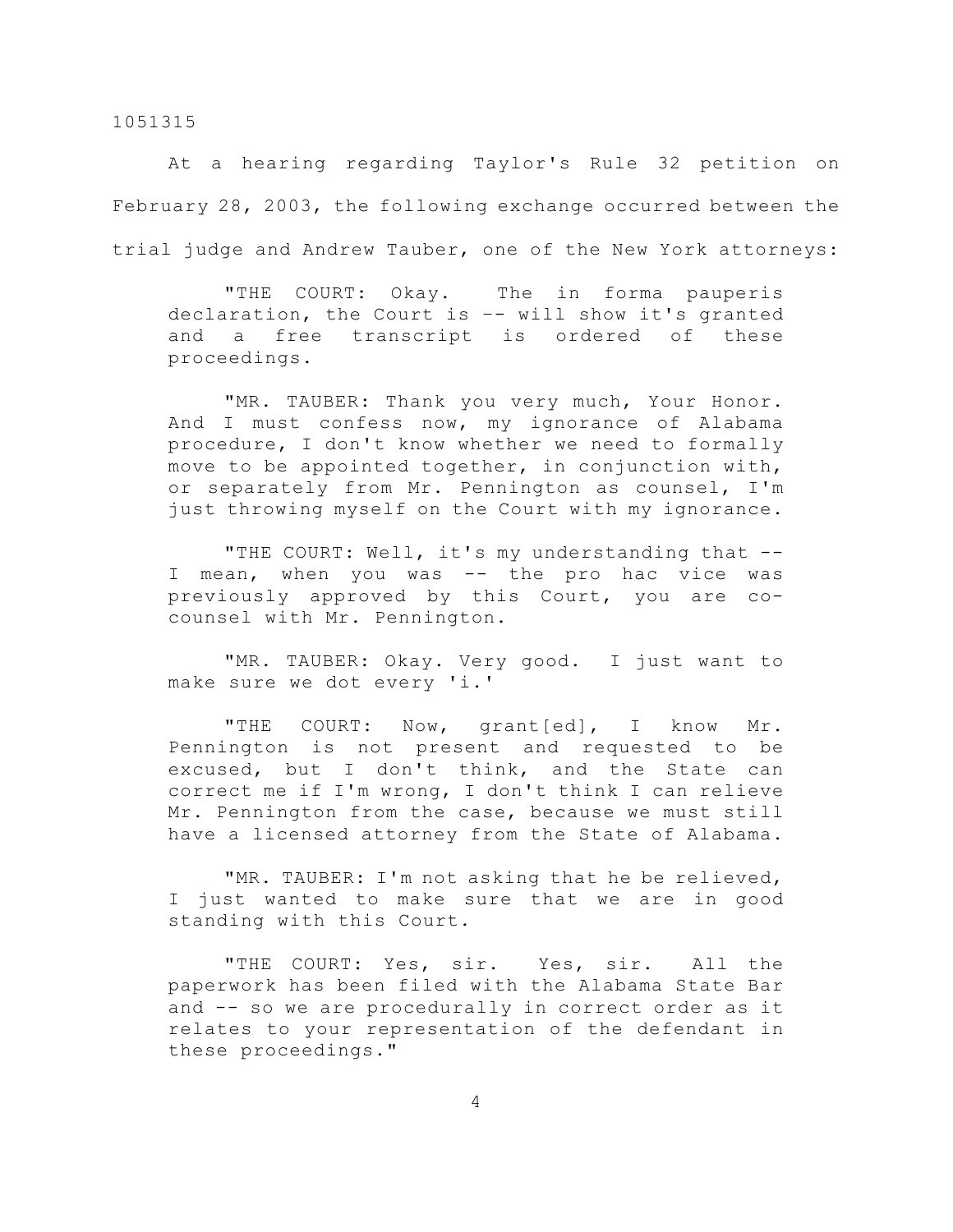On May 5, 2003, Taylor filed an amended Rule 32 petition. On October 23, 2003, the circuit court granted the State's motion for dismissal of certain claims in Taylor's Rule 32 petition. The other claims in Taylor's Rule 32 petition remained pending. On February 2, 2004, the State filed a motion stating that two of Taylor's claims should not have been dismissed based on the recently released case of Ex parte Gardner, 898 So. 2d 690 (Ala. 2004). On February 11, 2004, the trial court held a hearing and set aside its previous order dismissing the two claims based on Gardner and allowed discovery on those two claims. On July 28, 2005, the State submitted to the trial court a proposed order stating that the court's order of partial dismissal entered on October 23, 2003, completely disposed of Taylor's Rule 32 petition. On August 1, 2005, the trial court signed the State's proposed order.

On September 9, 2005, Taylor timely filed a notice of appeal with the trial court. The notice of appeal was signed by New York attorney Theodore Wells and on behalf of Alabama attorney Al Pennington. The notice was sent to the Court of Criminal Appeals.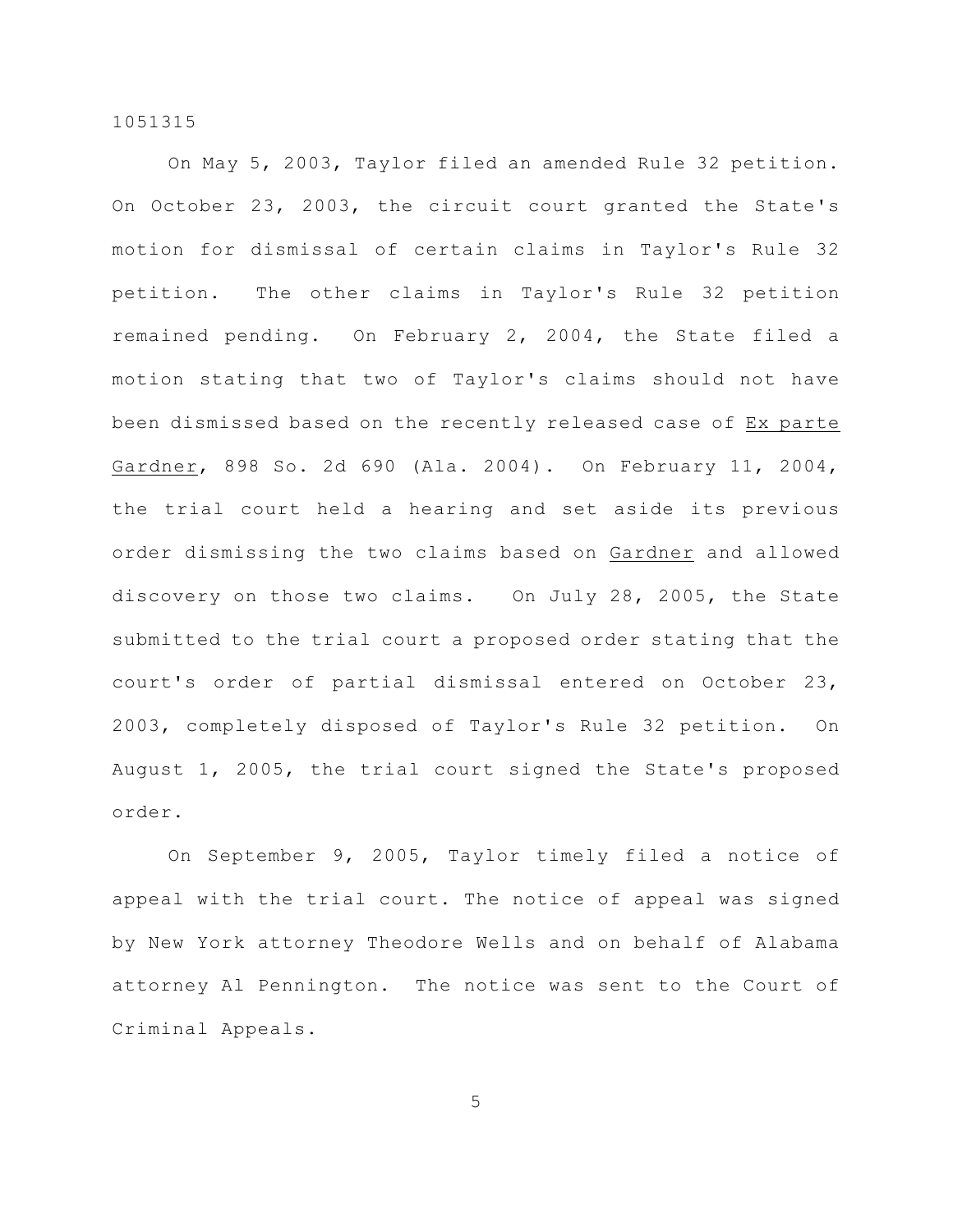On January 4, 2006, the Court of Criminal Appeals entered the following order:

"After [Taylor v. State of Alabama] was docketed, the circuit clerk filed an amended transmittal of the notice of appeal wherein Attorney Theodore V. Wells, Jr., was added as counsel for the appellant. Because Attorney Wells is not an attorney with a general license to practice law in the State of Alabama, he was asked to furnish the clerk of this Court proof of his admission by the trial court to appear pro hac vice and to certify whether or not that admission had been rescinded. Although Attorney Wells's response was initially accepted as adequate, a question has now arisen as to whether or not Attorney Wells has ever been admitted to practice before the trial court pro hac vice in compliance with Rule VII of the Rules Governing Admission to the Alabama State Bar. Additionally, this Court has conferred with the Alabama State Bar and was informed that there is no order on file granting an application by Attorney Wells for admission pro hac vice.<sup>[1]</sup>

"'"[The record] is the sole, conclusive, and unimpeachable evidence of the proceedings in the lower court. If incomplete or incorrect, amendment or correction must be sought by appropriate proceedings rather than by impeachment on the hearing in the appellate court. Accordingly, the record cannot be impeached, changed, altered, or varied on appeal by an ex parte unauthorized certificate of the trial judge or of the clerk, nor by statements of the briefs of counsel nor by affidavits or other evidence or matters dehors the

<sup>&</sup>lt;sup>1</sup>The Court of Criminal Appeals' clerk's office contacted the Alabama State Bar regarding Attorney Wells's pro hac vice status. An appellate court, however, may not rely on facts outside the record.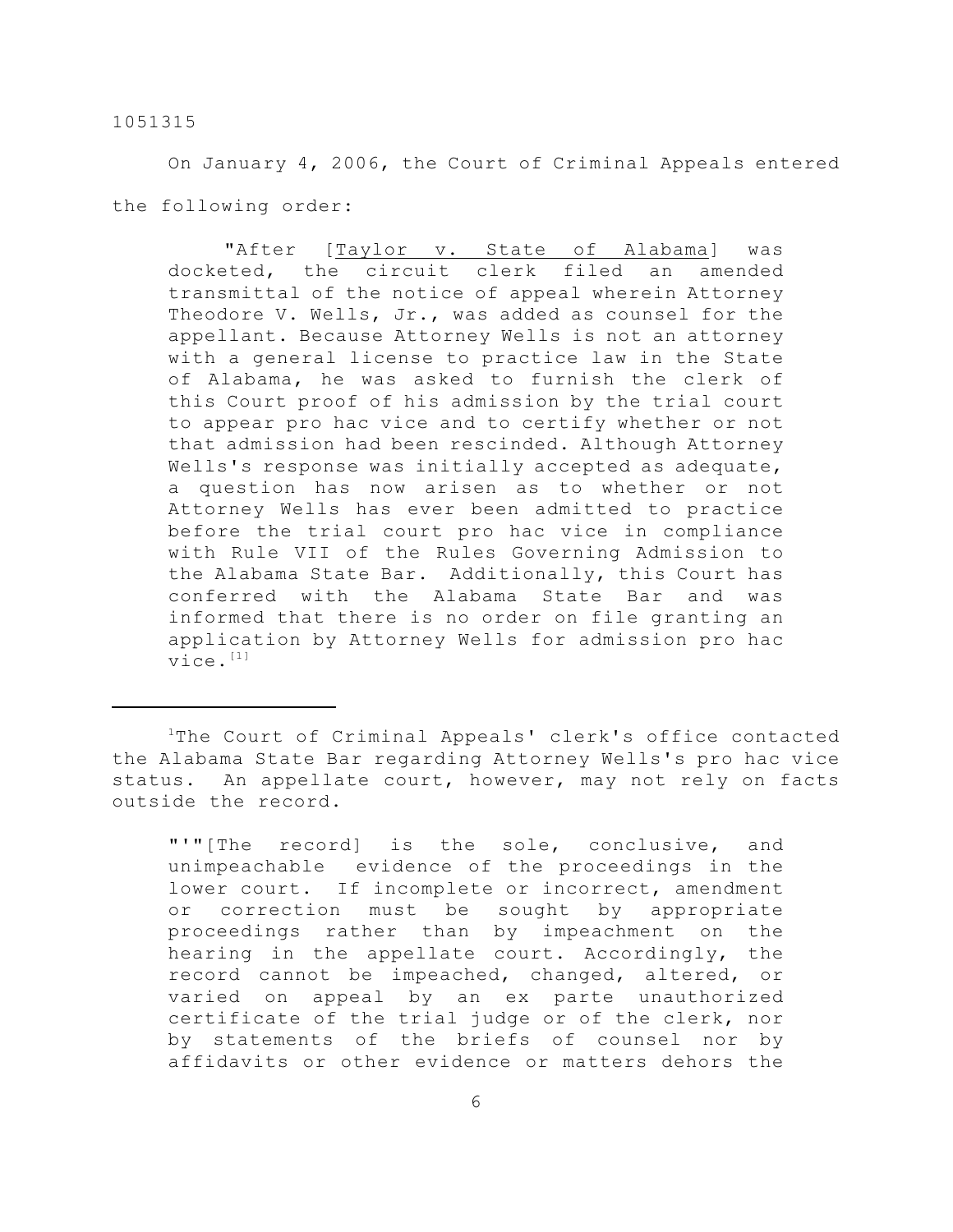"Upon consideration of the above, the Court of Criminal Appeals orders that Theodore V. Wells, Jr., shall be removed as counsel of record for the appellant in the above cause until this Court receives proof of his admission by the trial court pursuant to Rule VII or until proper application is made to this Court pursuant to that rule and he is subsequently admitted by this Court."

On January 5, 2006, the State moved the Court of Criminal Appeals to dismiss Taylor's appeal on the ground that Attorney Wells was not admitted pro hac vice in the Mobile Circuit Court. The Court of Criminal Appeals remanded the case to the trial court for clarification as to whether Attorney Wells had been granted pro hac vice status.<sup>2</sup> The Court of Criminal Appeals' order provides, in pertinent part:

"The State has moved that we dismiss this appeal because the notice of appeal was signed by an attorney who had not been admitted to practice law

record."'"

Liberty Nat'l Life Ins. Co. v. Patterson, 278 Ala. 43, 48, 175 So. 2d 737, 741 (1965)(opinion on rehearing)(quoting Union Mut. Ins. Co. v. Robinson, 216 Ala. 527, 528-29, 113 So. 587, 587 (1927)); see also Ex parte Jett, [Ms. 1060281, July 20, 2007] So. 2d \_\_\_\_\_\_\_ (Ala. 2007)(See, J., concurring specially).

 $2$ Both Taylor and the State filed proposed orders with Judge Herman Y. Thomas. On March 23, 2006, Judge Thomas signed the proposed order submitted by the State finding that Attorney Wells had not been admitted pro hac vice to represent Taylor.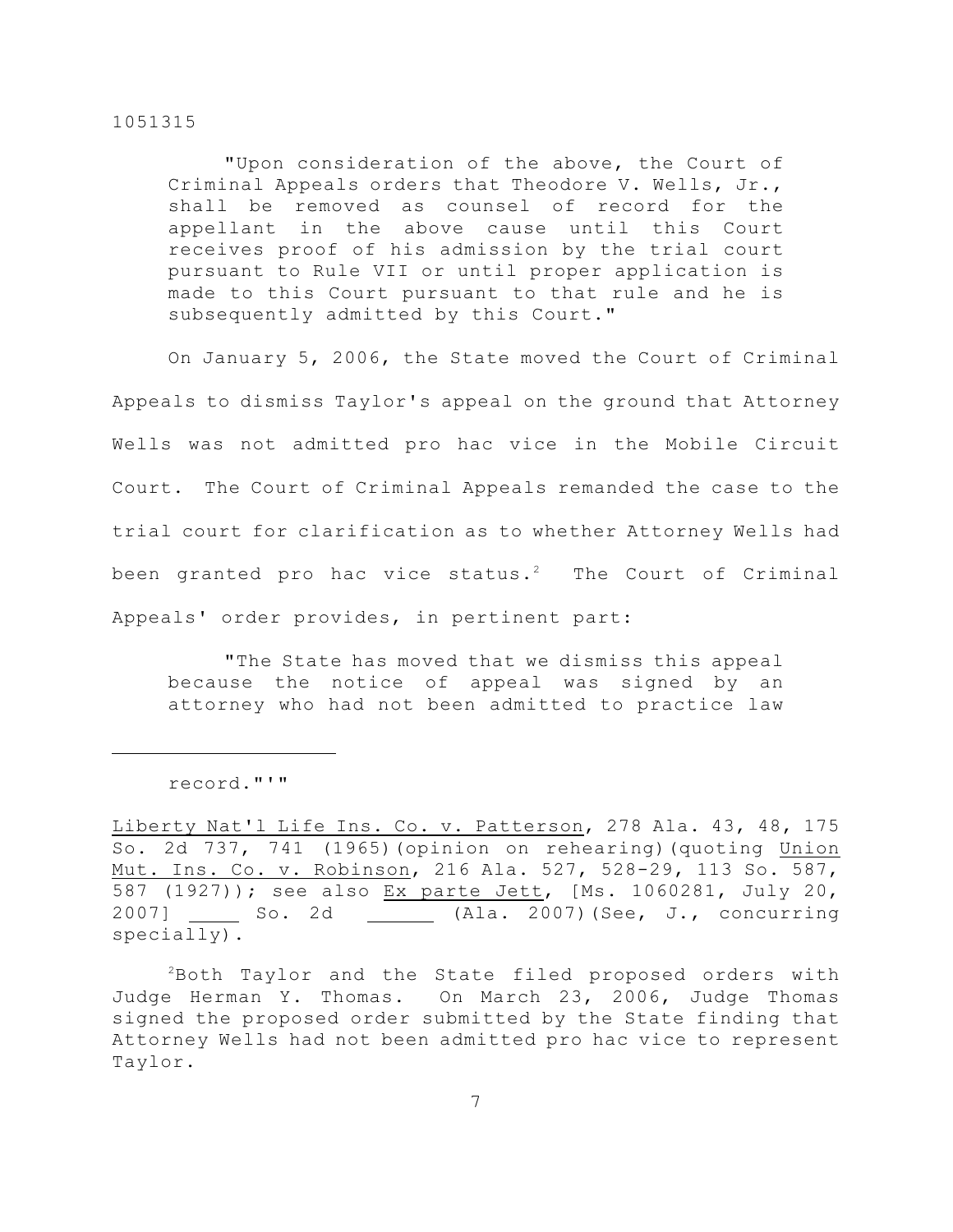in Alabama. Because of discrepancies in the record we remanded this case to the circuit court for that court to clarify whether attorney Theodore Wells, an attorney licensed in the State of New York, had been granted pro hac vice status to practice law in the State of Alabama. The circuit court has filed its return with this Court.

"The circuit court's order on remand states:

"'On August 1, 2005, this Court entered its final order summarily dismissing Petitioner Jarrod Taylor's corrected first amended Rule 32 petition. On September 9, 2005, Jarrod Taylor, through Foreign Attorney Theodore V. Wells, Jr., filed his notice of appeal.

"'On March 9, 2006, the Alabama Court of Criminal Appeals entered an order remanding Taylor's case to this Court with instructions "to clarify whether Wells's request for pro hac vice status was granted and, if so, when it was granted. Due return should be filed within 45 days from the date of this order." This Court now enters this order on remand to comply with the appellate court's directive.

"'Upon thorough consideration and review of the record and the pleadings that have been filed by Petitioner Taylor and State of Alabama, this Court finds that it did not admit Foreign Attorney Theodore V. Wells, Jr., to represent Jarrod Taylor pro hac vice in this matter. So to answer the Alabama Court of Criminal Appeals' question, Foreign Attorney Theodore V. Wells, Jr., was not admitted pro hac vice to represent Jarrod Taylor during his Rule 32 proceedings in this Court.'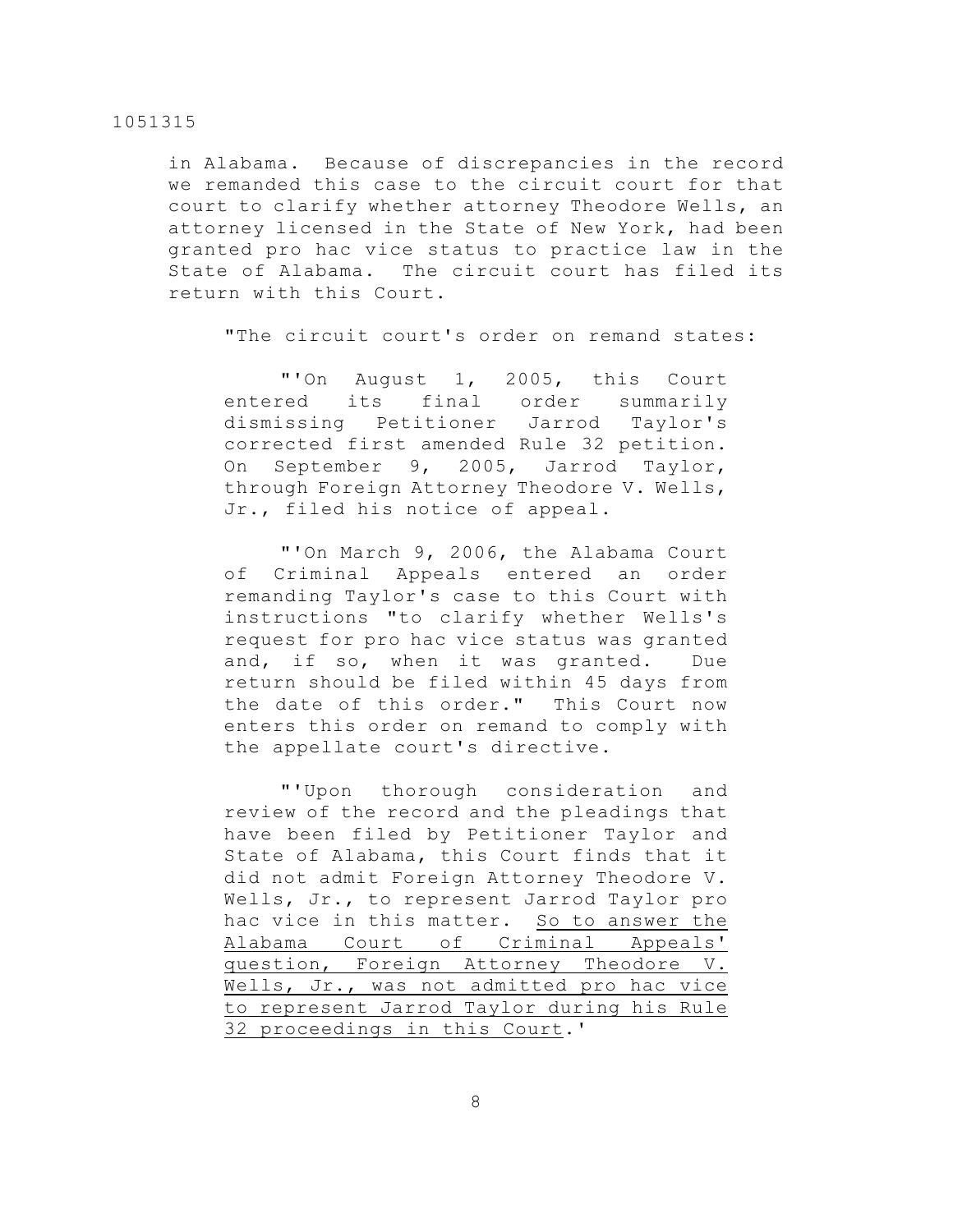"(Emphasis added.) Both parties have filed responses to the circuit court's order on remand.

"In this case, the notice of appeal was signed by one individual, Theodore Wells, an attorney who had not been granted pro hac vice status –- an attorney who was not ... admitted to practice law in the State of Alabama. The Alabama Supreme Court in Black v. Baptist Medical Center, 575 So. 2d 1087, 1089 (Ala. 1991), held that any documents filed by a foreign attorney who has not been granted pro hac vice status are a nullity. Accordingly, the notice of appeal filed in this case is a legal nullity. Because no effective notice of appeal was filed, this case is due to be dismissed. Rule 4, Ala. R. App. P.

"Taylor's remedy, if any, is to file a petition for postconviction relief pursuant to Rule  $32.1(f)$ , Ala. R. Crim. P., as amended effective June 1, 2005, seeking an out-of-time appeal from the denial of his Rule 32 petition.

"It is hereby ordered that this appeal is due to be, and is hereby, dismissed."

Taylor filed a petition for a writ of certiorari with this Court.

#### Analysis

Rule 3(a), Ala. R. App. P., provides that a notice of appeal shall be filed within the time allowed by Rule 4, Ala. R. App. P. Rule 3(c) sets the form and content of a notice of appeal. The notice of appeal, filed within the time period prescribed by Rule 4, "shall specify the party or parties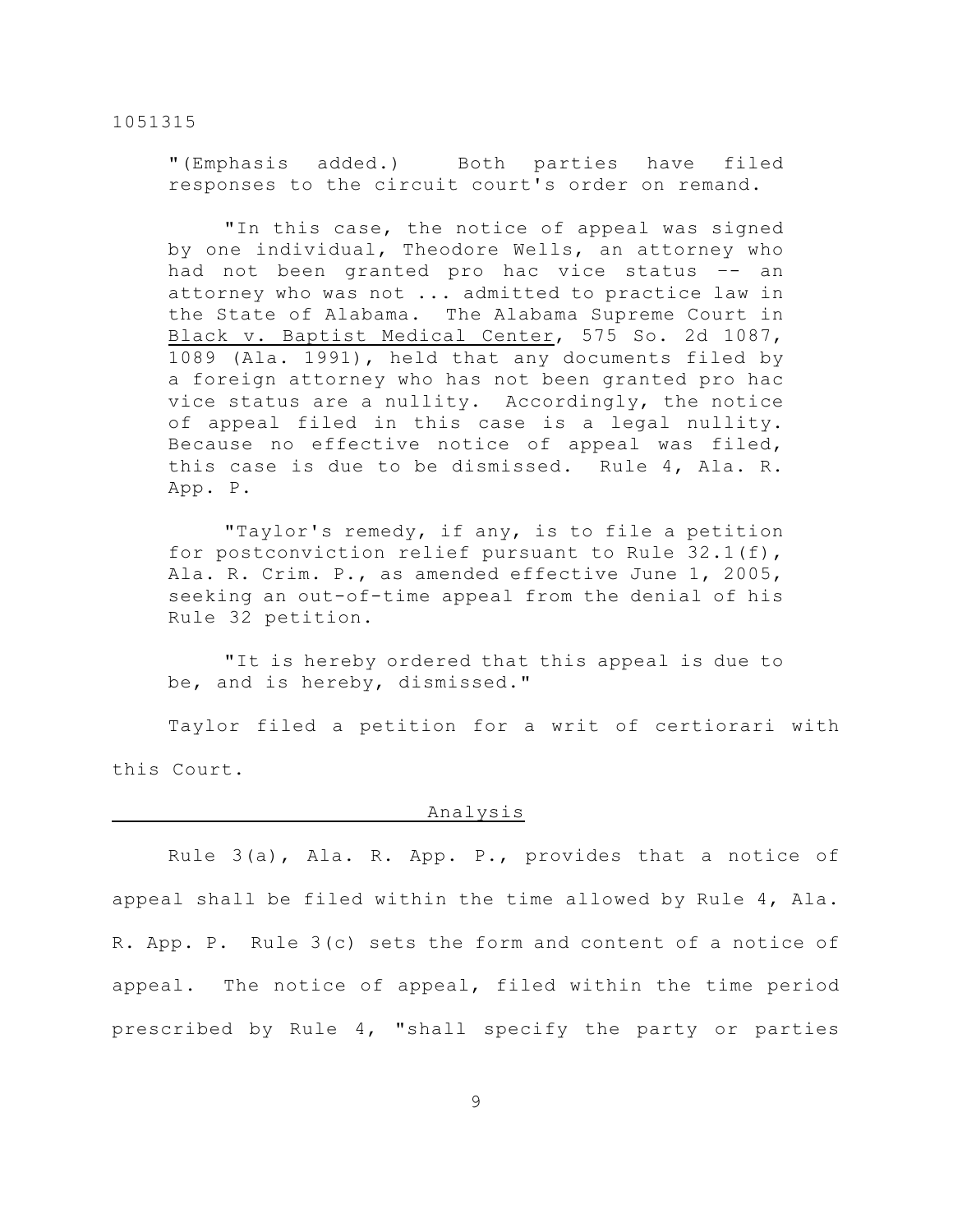taking the appeal; shall designate the judgment, order or part thereof appealed from; and shall name the court to which the appeal is taken." Rule 3(c), Ala. R. App. P. Rule 3 is intended to provide a uniform and simplified method for taking an appeal and to ensure that effective notice of appeal is given. The opposing party should be notified that an appeal has been taken from a specific judgment in a particular case. The only jurisdictional requirement for an appeal is the timely filing of a notice of appeal. Edmondson v. Blakey, 341 So. 2d 481 (Ala. 1976). "Timely filing of the notice of appeal is a jurisdictional act. It is the only step in the appellate process which is jurisdictional." Committee Comments to Rule 3, Ala. R. App. P.

"The spirit of the [Alabama Rules of Appellate Procedure] is recognized and restated to insure the just, speedy and inexpensive determination of every appellate proceeding on its merits. The only jurisdictional requirement rule in the entire rules is the timely filing of the notice of appeal. Nothing in the rules is designed to catch the unwary on technicalities. Jones v. Chaney & James Constr. Co., [399 F.2d 84 (5th Cir. 1968)]. A simple statement indicating what judgments the appellant appeals from is all that is required."

Edmondson, 341 So. 2d at 484.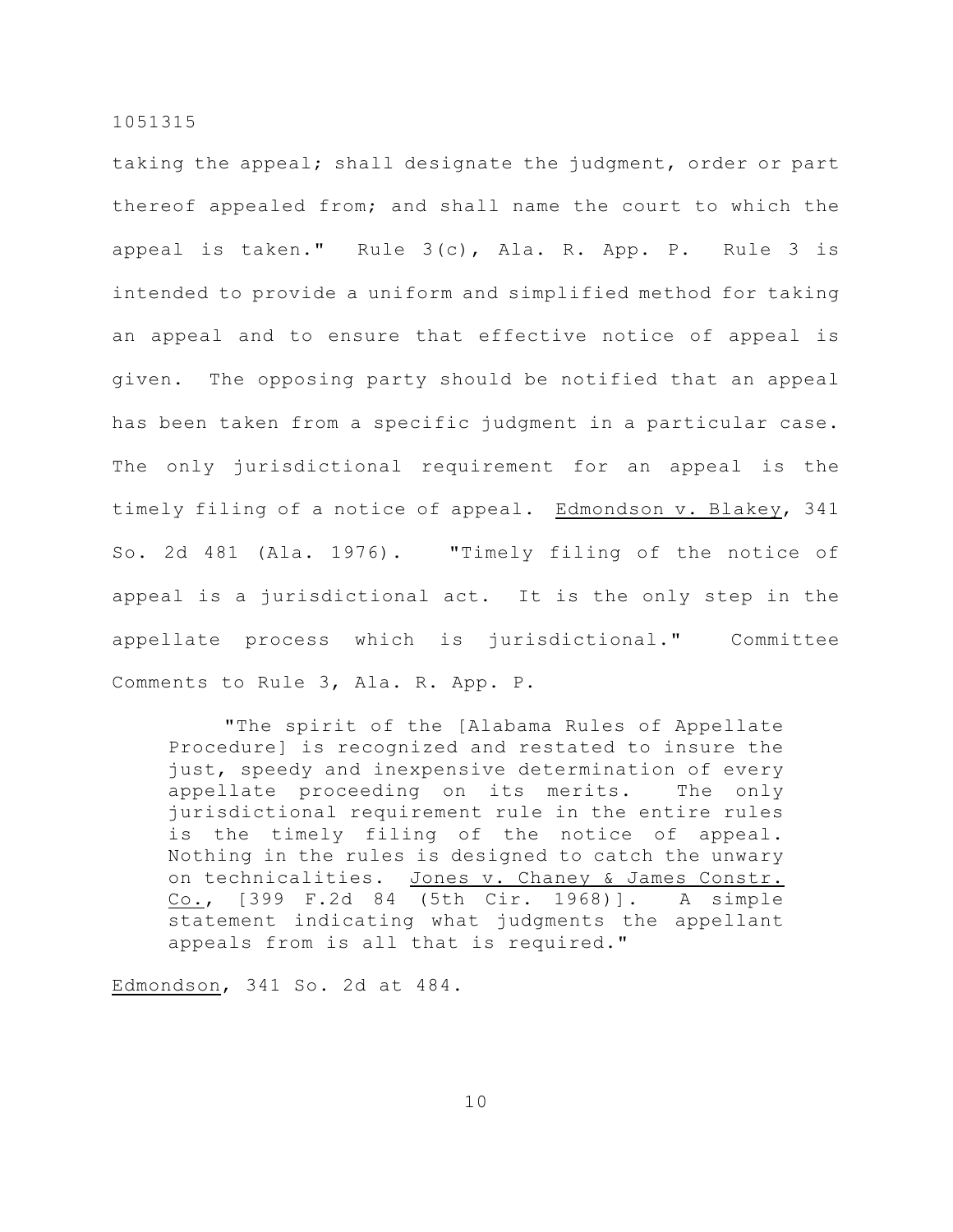Rules 3(e), Ala. R. App. P., provides that each notice of appeal be accompanied by a docketing statement. The docketing statements are Form 24 (an appeal to the Supreme Court), Form 25 (an appeal to the Court of Civil Appeals), or Form 26 (an appeal to the Court of Criminal Appeals), appended to the Alabama Rules of Appellate Procedure. Although no signature is required on the notice of appeal under Rule 3(c), a signature is required on the docketing statement, as set out in Rule 3(e). Rule 3(e) goes on to provide that if the notice of appeal is not accompanied by a docketing statement,

"the clerk shall accept the notice of appeal and shall inform the person filing it of the requirements of this rule, and the appellant, or, if the appellant is represented by counsel, then the appellant's attorney, shall promptly file a properly completed docketing statement. The clerk of the trial court, when serving the notice of appeal as specified in this rule, shall attach thereto a copy of the docketing statement, if available. If, on the date the notice of appeal is served, the docketing statement is not available, it shall be served on those persons on whom the notice of appeal was served as soon as it becomes available. For the failure to comply with the requirements of this rule, the appellate court in which the appeal is pending may make such orders as are just, including an order staying the proceedings until the docketing statement is filed or, after proper notice, an order dismissing the appeal; and, in lieu of any orders or, in addition to any orders, the court may treat the failure to comply with the requirement of this rule as contempt of court."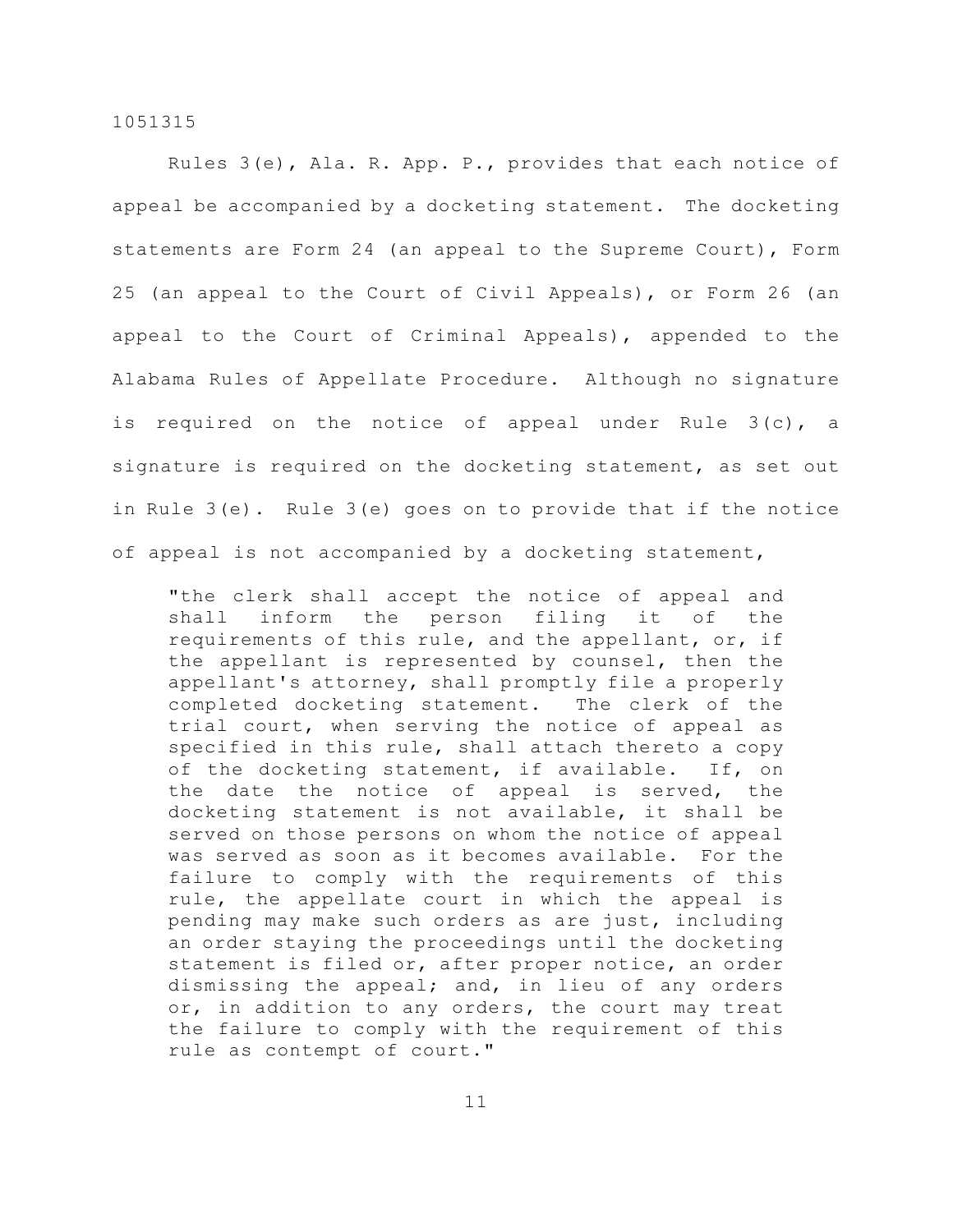As stated above, there is no requirement under Rule 3, Ala. R. App. P., that the notice of appeal contain a signature. However, Rule 25A, Ala. R. App. P., provides:

"Every brief, motion, or other paper presented to an appellate court for filing must be signed by at least one attorney of record or, in a case in which a party is proceeding pro se, by the party. The brief, motion, or other paper must include the signer's address and telephone number. Unless a rule or statute provides otherwise, a brief, motion, or other paper need not be verified or accompanied by an affidavit.

"The court shall strike an unsigned brief, motion, or other paper unless the omission is promptly corrected after it is called to the attention of the attorney or party filing it. The signature requirement is to be interpreted broadly, and the attorney of record may designate another attorney to sign the brief, motion, or other paper for him or her. When a party is represented by more than one counsel and counsel reside in different locations, it is not necessary to incur the expense of sending the brief, motion, or other paper from one person to another for multiple signatures. If a brief, motion, or other paper is filed electronically, an electronic signature is an original signature under this rule."

(Emphasis added.)

In the present case, Taylor's notice of appeal specifies that Taylor is appealing; it designates the trial court's August 1, 2005, order as the order appealed from; and it names the Court of Criminal Appeals as the court to which the appeal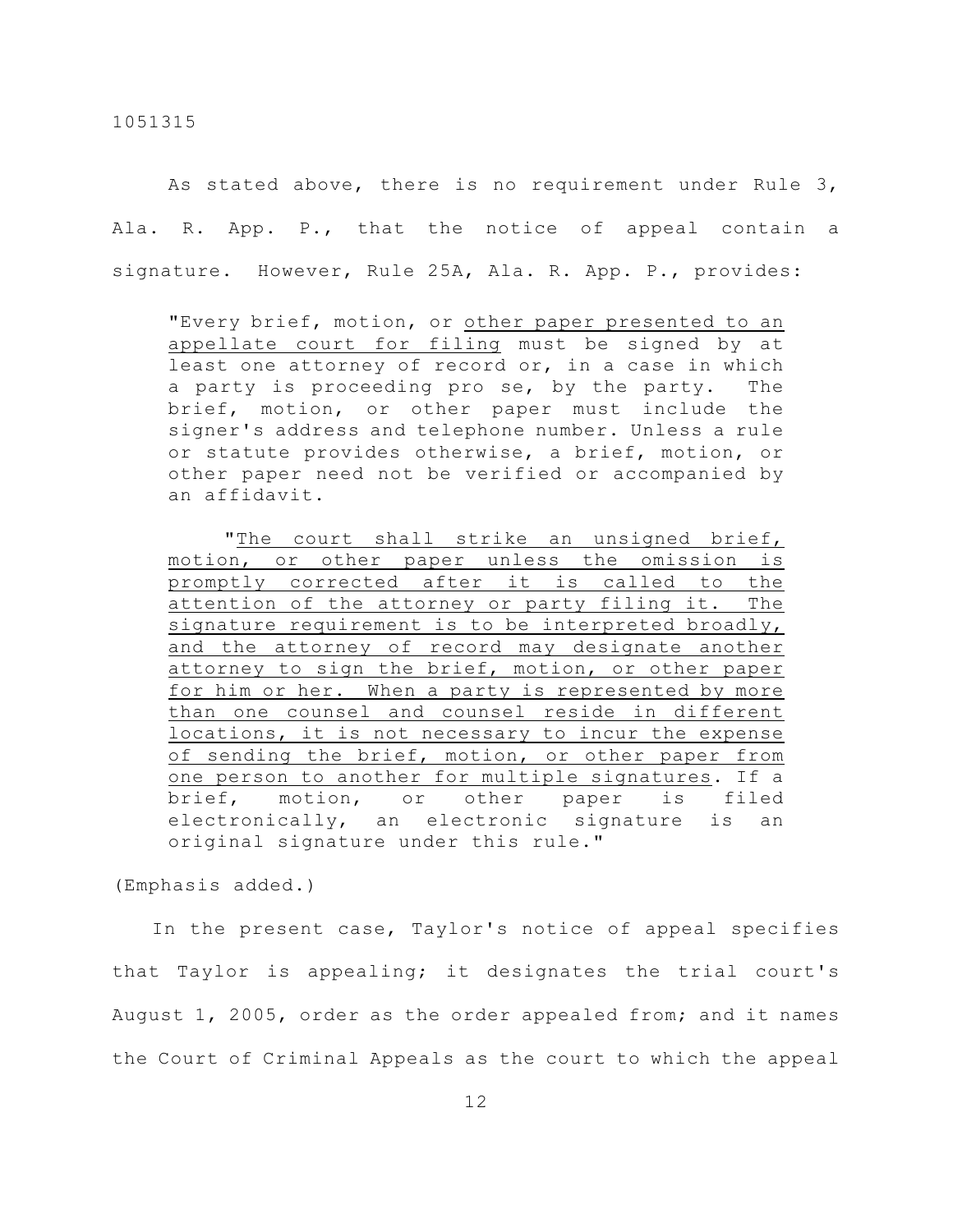is taken. The only defect complained of by the State and relied upon by the Court of Criminal Appeals in dismissing Taylor's appeal is that the notice of appeal was signed by a foreign attorney who allegedly had not been admitted to practice in Alabama pro hac vice.

Before 2006, Rule VII of the Rules Governing Admission to the Alabama State Bar required an out-of-state attorney wishing to appear pro hac vice in a court in the State of Alabama to file a verified application for admission to practice in the court where the action was pending and to serve a copy of that application with a filing fee in the amount of \$100 on the Alabama State Bar. Rule VII(D). Once a copy of the application and the filing fee were submitted to the State Bar, the Bar prepared a statement and submitted that statement to the court in which the case was pending. Rule VII(D). No pro hac vice application was granted before the statement from the State Bar had been filed with the court. Once this statement was received, the court held a hearing on the application and issued an order granting or denying the application. Rule VII(D).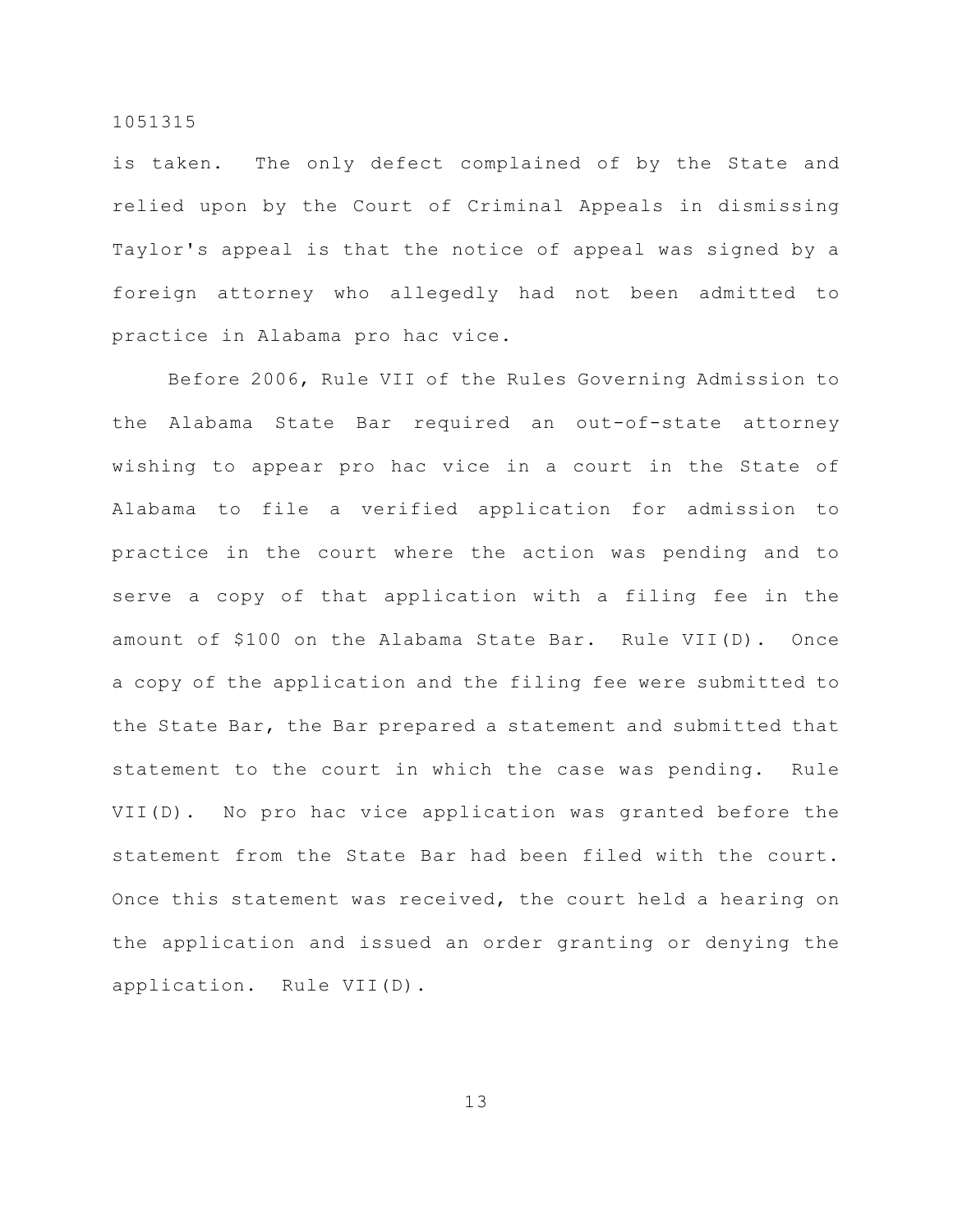Effective September 19, 2006, this Court amended Rule VII regarding pro hac vice admissions of pro bono counsel in cases involving indigent criminal defendants. The 2006 amendments omitted certain requirements for pro hac vice admissions of pro bono counsel in an effort to facilitate the provision of defense services to indigent defendants by foreign attorneys. Committee Comments to Rule VII. Rule VII(D) now provides that applications by pro bono counsel no longer need be accompanied by a filing fee and must be filed no later than the first occasion on which the pro bono counsel files any pleading or paper with the court or otherwise personally appears. A hearing is no longer required for applicants acting as pro bono counsel, and no statement from the State Bar is required for pro bono applicants, although a copy of the verified application must still be filed with the State Bar.

It appears that the trial court's record in the present case supports Taylor's contention that the trial court had granted Wells's pro hac vice application. The case-action summary indicates that Wells was admitted pro hac vice in 2002, and the trial court's statements at the hearing on February 28, 2003, indicate that Wells and several members of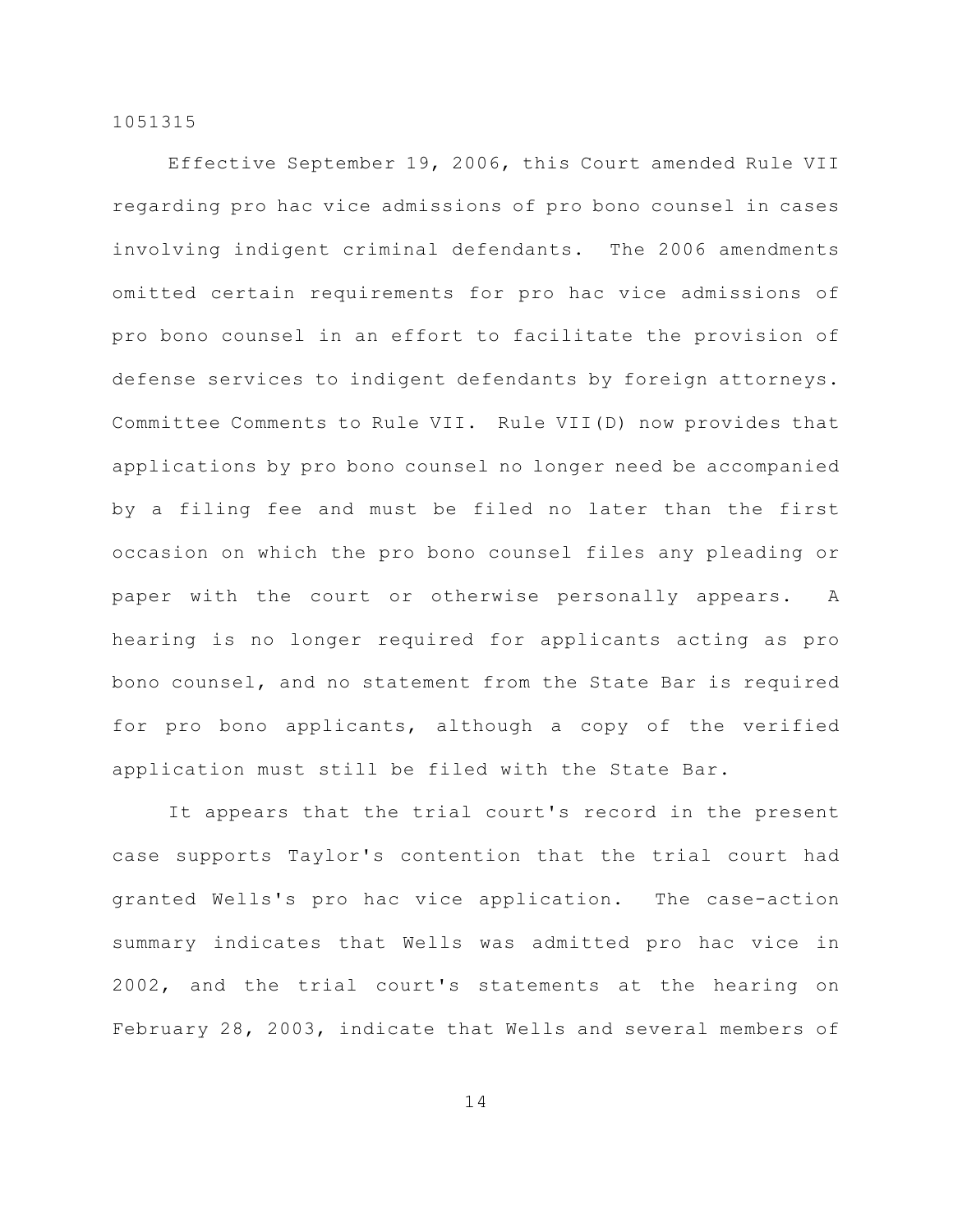his firm had been so admitted. Although the Court of Criminal Appeals relied upon a 2006 statement prepared by the State and signed by the trial court, this statement appears to be incorrect. Also, the Court of Criminal Appeals' statement that the Alabama State Bar has no order on file granting an application by Wells for admission pro hac vice conflicts with the trial court's own docket sheet, because the trial court cannot grant pro hac vice status until it receives a statement from the Alabama State Bar. Certainly, the State would have objected in 2002 had the trial court failed to receive a statement as then required under Rule VII(D) and the trial court had nonetheless granted Wells's pro hac vice application.

Even if we assume that Wells was not properly admitted to practice pro hac vice in Taylor's case, our caselaw indicates that a notice of appeal, even if technically deficient, is valid if "the intention to appeal from a specific judgment may be reasonably inferred from the text of the notice." Edmondson, 341 So. 2d at 483. The defect on Taylor's notice – a signature of an attorney purportedly not admitted to practice in Alabama –- is not grounds for dismissal because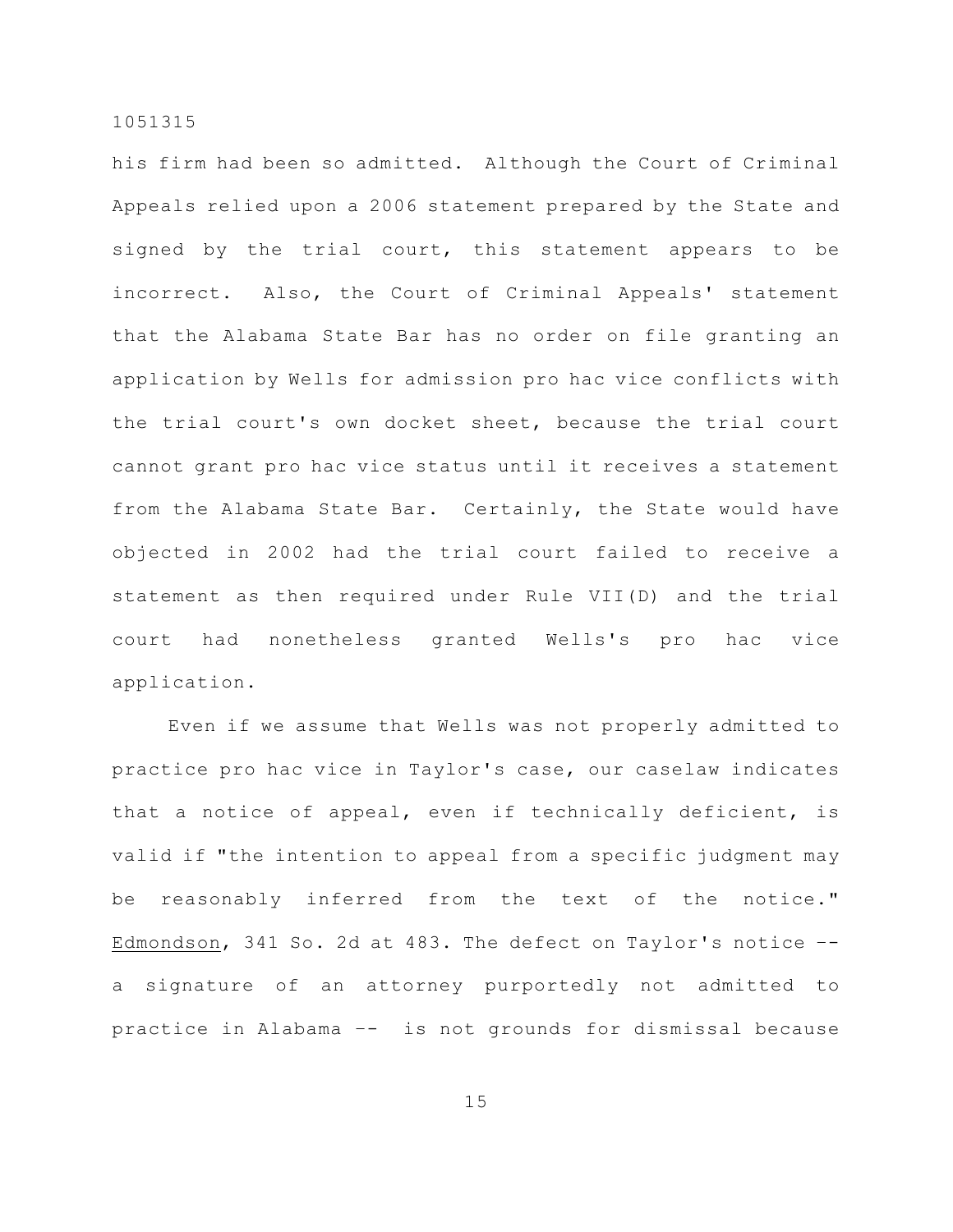a signature is not a jurisdictional requirement for a notice of appeal.

In Dunning v. New England Life Insurance Co., 890 So. 2d 92 (Ala. 2003), this Court addressed the issue whether a timely filed copy of an original notice of appeal was acceptable even though the notice had been transmitted by a facsimile machine. We stated that the only jurisdictional requirement for a notice of appeal is that the notice be timely filed and that absent a showing that the alleged defect in the notice of appeal prejudiced the adverse party, an appeal will not be dismissed on the basis of the defect. We also stated that neither the Alabama Rules of Appellate Procedure nor the Alabama Rules of Civil Procedure require that a notice of appeal bear an original signature and held that the timely filed copy of the original notice of appeal was acceptable under the Alabama Rules of Appellate Procedure.<sup>3</sup>

Relying on Dunning, supra, this Court in Ex parte Barrows, 892 So. 2d 914 (Ala. 2004), held that the filing in

 $3$ We likewise find no original-signature requirement in the Alabama Rules of Criminal Procedure for a notice of appeal.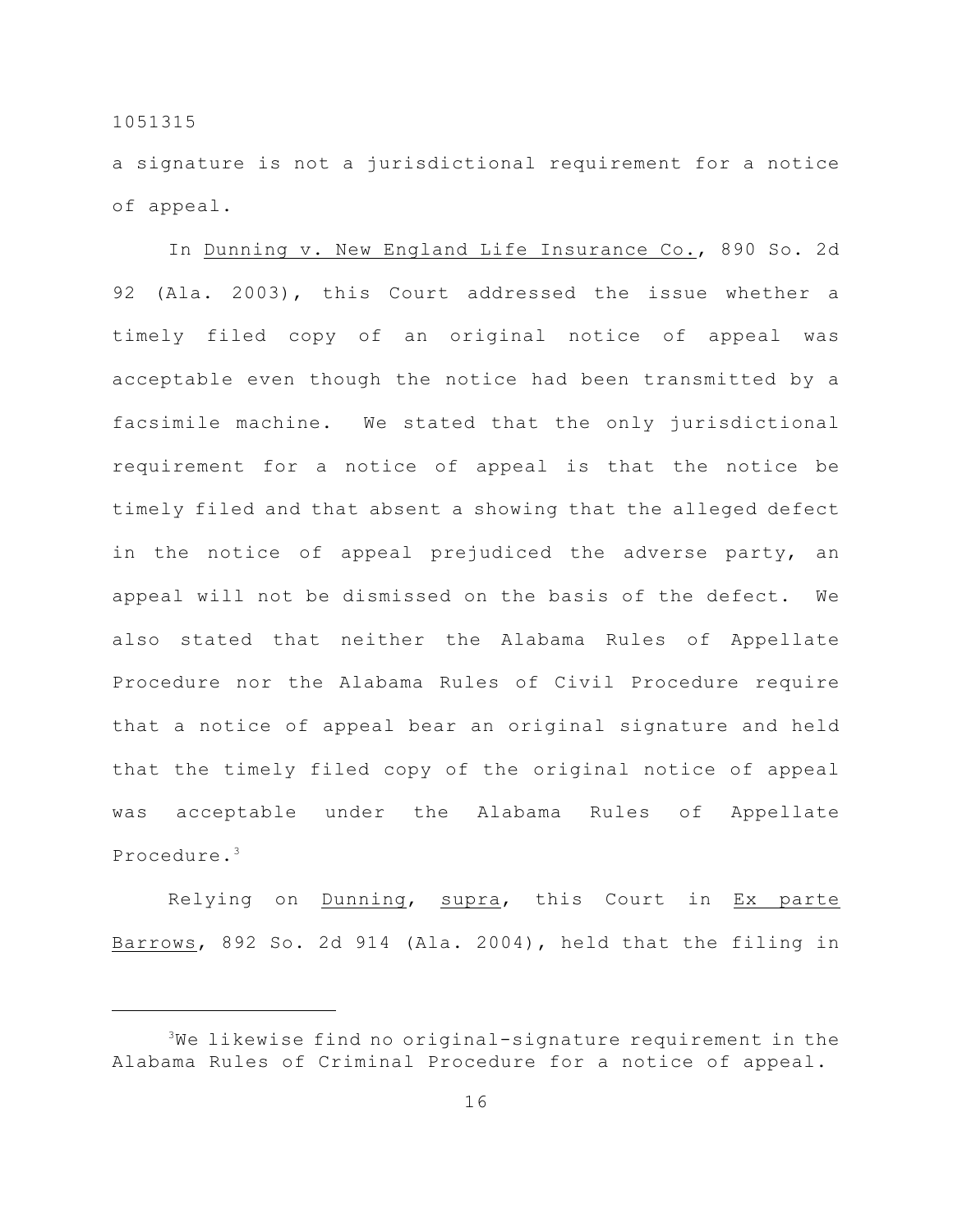the circuit court of the complaint previously filed in the probate court with the word "probate" marked out and the word "circuit" inserted in its place in the style and the filing of the circuit court cover sheet constituted an adequate notice of appeal from the probate court to the circuit court.

In Ex parte Soule, 892 So. 2d 879 (Ala. 2004), the Court of Criminal Appeals summarily dismissed an appeal from a Rule 32, Ala. R. Crim. P., petition. In the circuit court, the Rule 32 petitioner filed a cover letter, which was in his own handwriting and signed and dated, along with a notice-ofappeal form from the circuit court. The notice-of-appeal form was not signed by the petitioner but was completed in the petitioner's own handwriting. We reversed the judgment of the Court of Criminal Appeals dismissing the appeal, stating:

"This Court has stated that 'even where the notice of appeal fails to comply with Rule  $3(c)$ ,' Ala. R. App. P., appeal can still lie if 'the intention to appeal from a specific judgment may be reasonably inferred from the text of the notice.' Edmondson v. Blakey, 341 So. 2d 481, 483 (Ala. 1976). The documents [the petitioner] filed are sufficient to invoke appellate jurisdiction under Rule 3. The Court of Criminal Appeals could reasonably infer from [the petitioner's] request to the clerk in the cover letter to 'please file this notice of appeal of Rule 32 to the Alabama Court of Criminal Appeals' [the petitioner's] intent to appeal. That court could also ascertain from the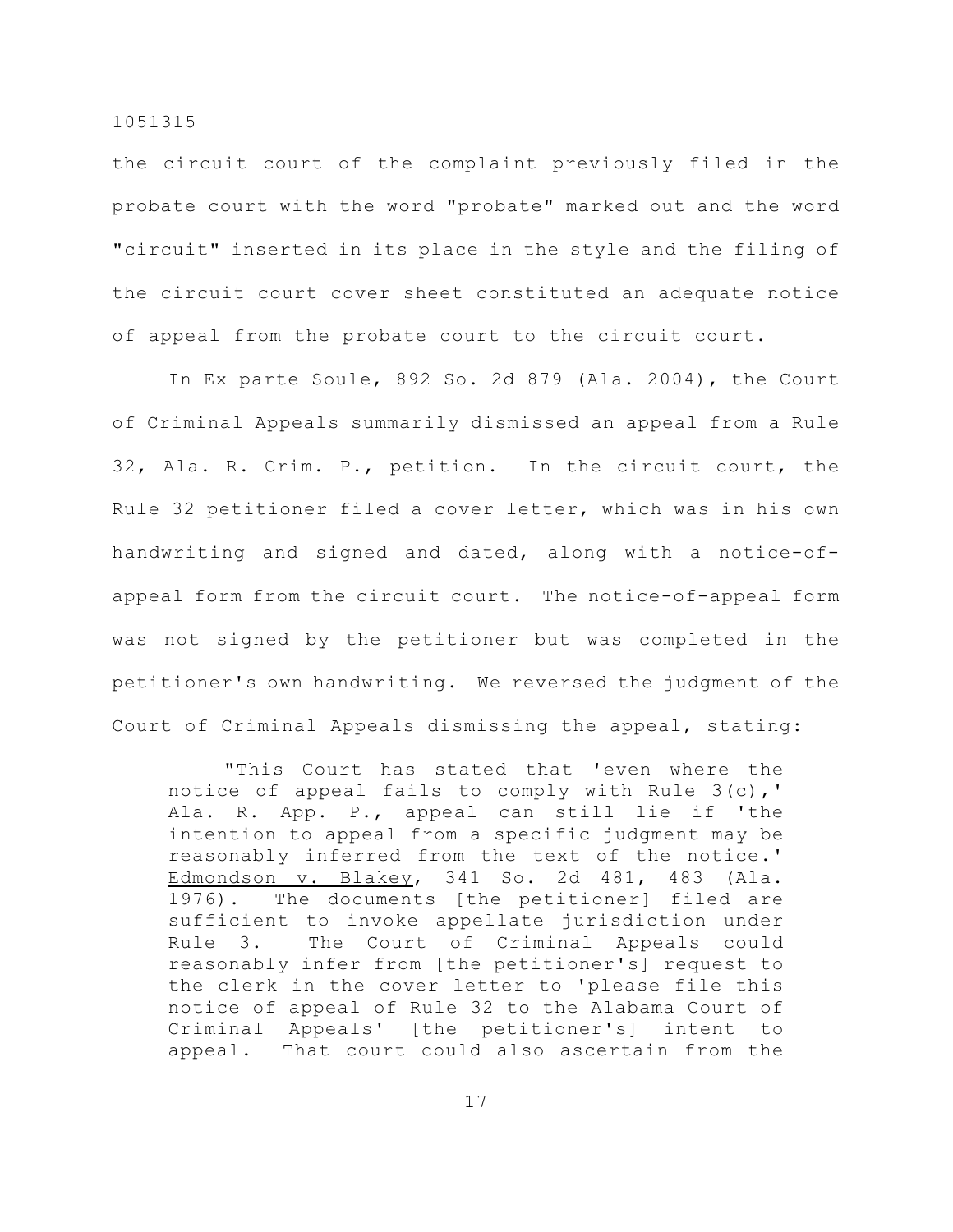information the petitioner included on the noticeof-appeal form and the cover letter the judgment [the petitioner] was appealing, the date of the judgment, the date of the filing, and the date of [the petitioner's] conviction."

892 So. 2d at 881.

In McLin v. State, 840 So. 2d 937 (Ala. Crim. App. 2002), the defendant sought postconviction relief from his firstdegree-burglary conviction. The trial court denied the petition. The defendant appealed, and the Court of Criminal Appeals dismissed the appeal without an opinion, on the grounds that the defendant had failed to perfect his appeal because the defendant filed only the docketing statement and neither he nor his counsel had signed that form. However, the Court of Criminal Appeals granted McLin's application for rehearing, holding that the notice of appeal was sufficient. On rehearing, the Court of Criminal Appeals issued an opinion, in which it stated:

"There is no express requirement in the Alabama Rules of Appellate Procedure that a notice of appeal filed in a criminal case be signed by the appealing party or by his or her counsel. Certainly Rules 3(a)(2) and 3(c) contain no such requirement. Both the rules<sup>2</sup> and the caselaw interpreting the rules indicate that the only jurisdictional prerequisite to an appeal to this Court is the timely filing of the notice of appeal, and both state and federal caselaw suggest that appellate rules should be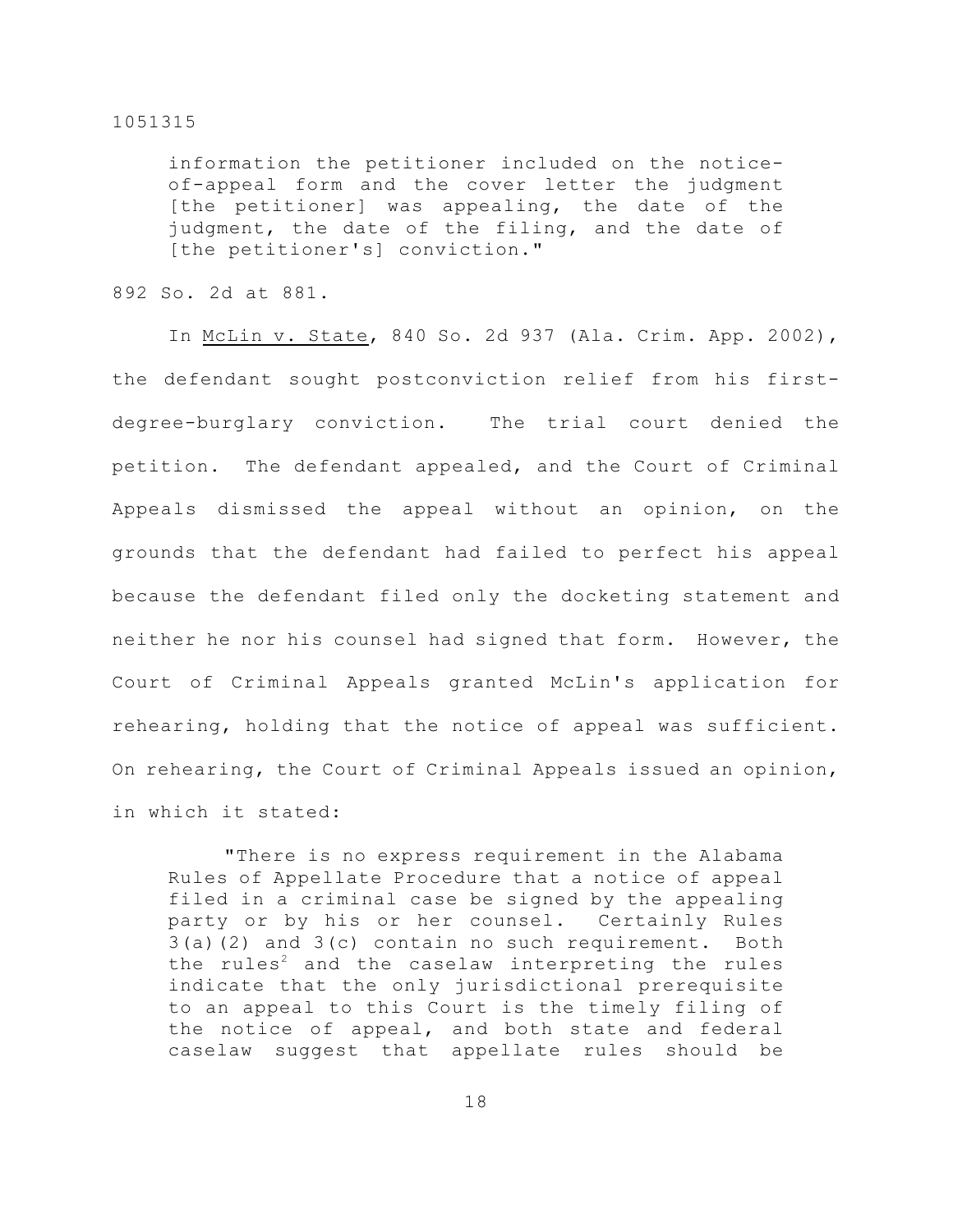liberally construed so as not to 'catch the unwary on technicalities.' Edmondson [v. Blakey], 341 So. 2d [481,] 483 [(Ala. 1976)]. Based on the plain language of Rule 3(c) and the caselaw cited above, we hold that a notice of appeal does not have to be signed by an appellant or by his or her attorney. Jurisdiction vests with this Court when a notice of appeal that substantially complies with the requirements of Rule 3(c), Ala. R. App. P., is timely filed.

"<sup>2</sup>Rule 2(a) provides that '[a]n appeal shall be dismissed if the notice of appeal was not timely filed to invoke the jurisdiction of the appellate court' (emphasis added), but Rule 2(a)(2) provides that dismissal is discretionary with the appellate court if an appellant fails to timely file a brief, takes a frivolous appeal, fails to prosecute the appeal, or fails to comply substantially with the rules. The discretionary language of Rule  $2(a)(2)$ , as opposed to the mandatory language and specific reference to jurisdiction in Rule 2(a)(1), suggests that any defect in a notice of appeal, other than its timeliness, is not jurisdictional."

840 So. 2d at 941-42.

 $\mathcal{L}_\text{max}$ 

Our caselaw concerning defects in notices of appeal is consistent with the caselaw of the United States Supreme Court. In Becker v. Montgomery, 532 U.S. 757 (2001), the United States Supreme Court addressed the question whether "'when a party files a timely notice of appeal in district court, ... the failure to sign the notice of appeal require[s] the court of appeals to dismiss the appeal.'" 532 U.S. at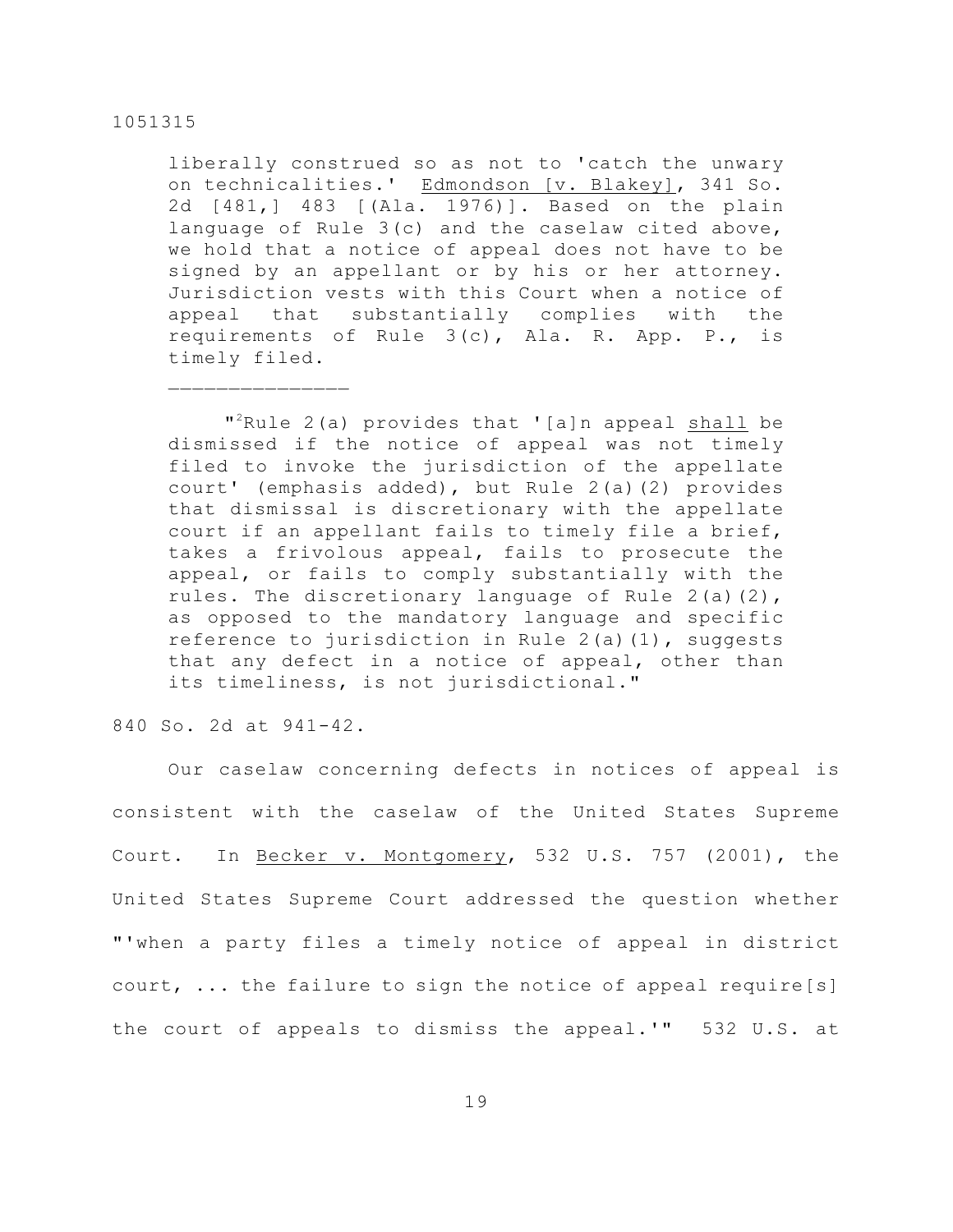760. Becker, an inmate proceeding pro se, had timely filed his notice of appeal, on which he had typewritten, but not signed, his name. The United States Court of Appeals for the Sixth Circuit dismissed Becker's appeal on the ground that Becker's failure to sign his notice of appeal was jurisdictional "and therefore not curable outside the time allowed to file the notice." 532 U.S. at 760. The Supreme Court held that Rule 11, Fed. R. Civ. P., requires a signature on the notice of appeal. However, the failure to sign a timely filed notice of appeal was curable. "[I]mperfections in noticing an appeal should not be fatal where no genuine doubt exists about who is appealing, from what judgment, to which appellate court." 532 U.S. at 767.

Rule 3, Fed. R. App. P., is similar to Rule 3, Ala. R. App. P. In addressing the Federal Rules of Appellate Procedure, Federal Practice and Procedure notes that "[t]he signature and address of the appellant's attorney should [be included], but failure to sign the notice should not defeat the appeal." Charles Alan Wright et al., Federal Practice and Procedure § 3949.4 (3d ed. 1999). "The great hallmark of Rule 3, both in its language as amended over the years and in the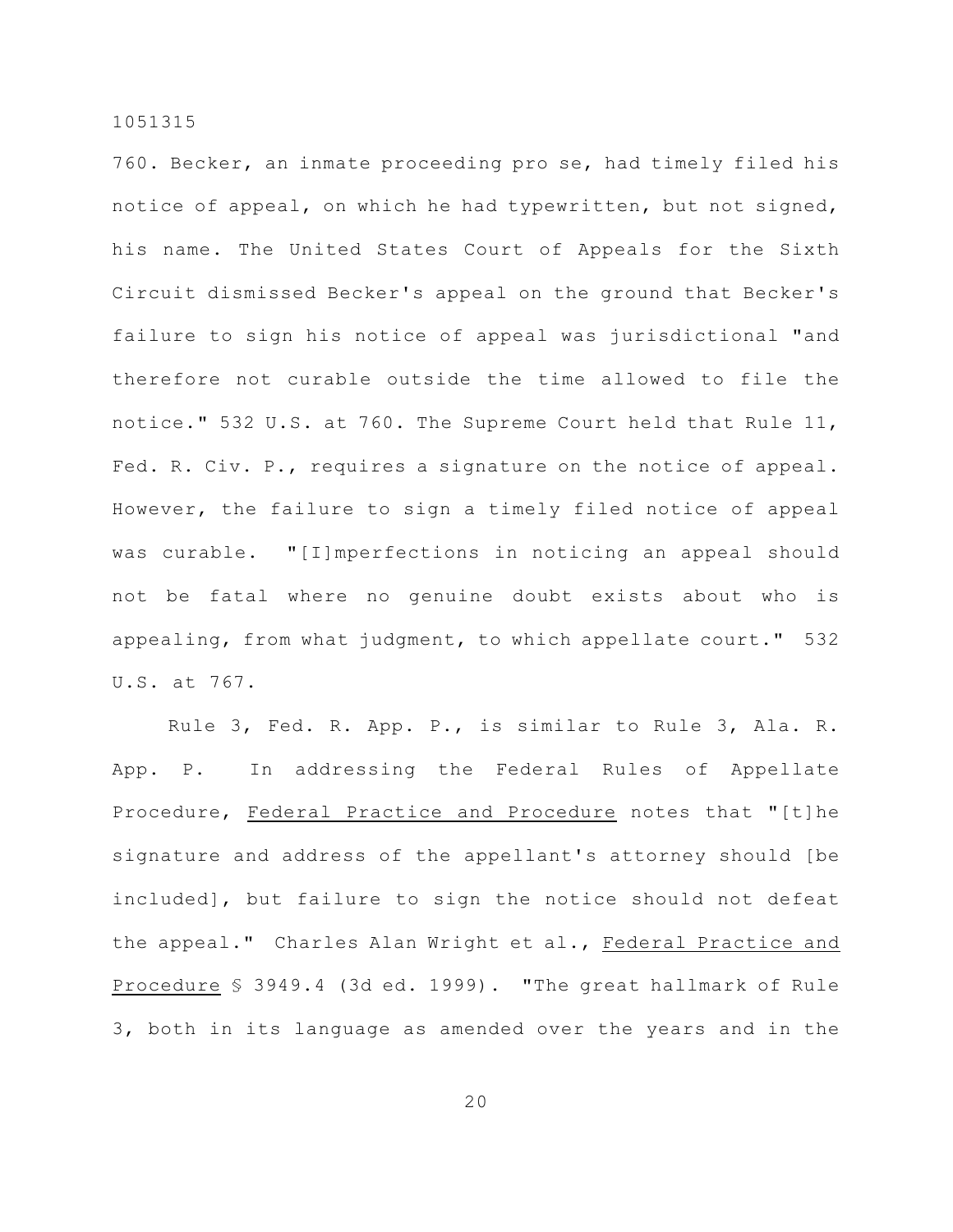construction the courts have put upon it, is liberality. The rulemakers and the judges have wanted to be sure that a possibly meritorious appeal is not denied its day in court because the appellant -- or more often the appellant's lawyer -- has left some i undotted or some t uncrossed." Wright et al., § 3949.6.

In the present case, any purported defect in having Wells sign the notice of appeal is not grounds for the dismissal of Taylor's appeal. Taylor's notice of appeal notifies the appellate court of the appeal and notifies opposing counsel that he is taking an appeal. Rule 25A, Ala. R. App. P., provides that an unsigned brief, motion, or other paper presented to an appellate court for filing can be corrected. Furthermore, the State has not shown any prejudice caused by Wells's signature on the notice of appeal. The State did not even object to Wells's pro hac vice representation of Taylor until 2005, even though Wells began representing Taylor in 2002.

The Court of Criminal Appeals relies solely on Black v. Baptist Medical Center, 575 So. 2d 1087 (Ala. 1991), in dismissing Taylor's appeal. In Black, an out-of-state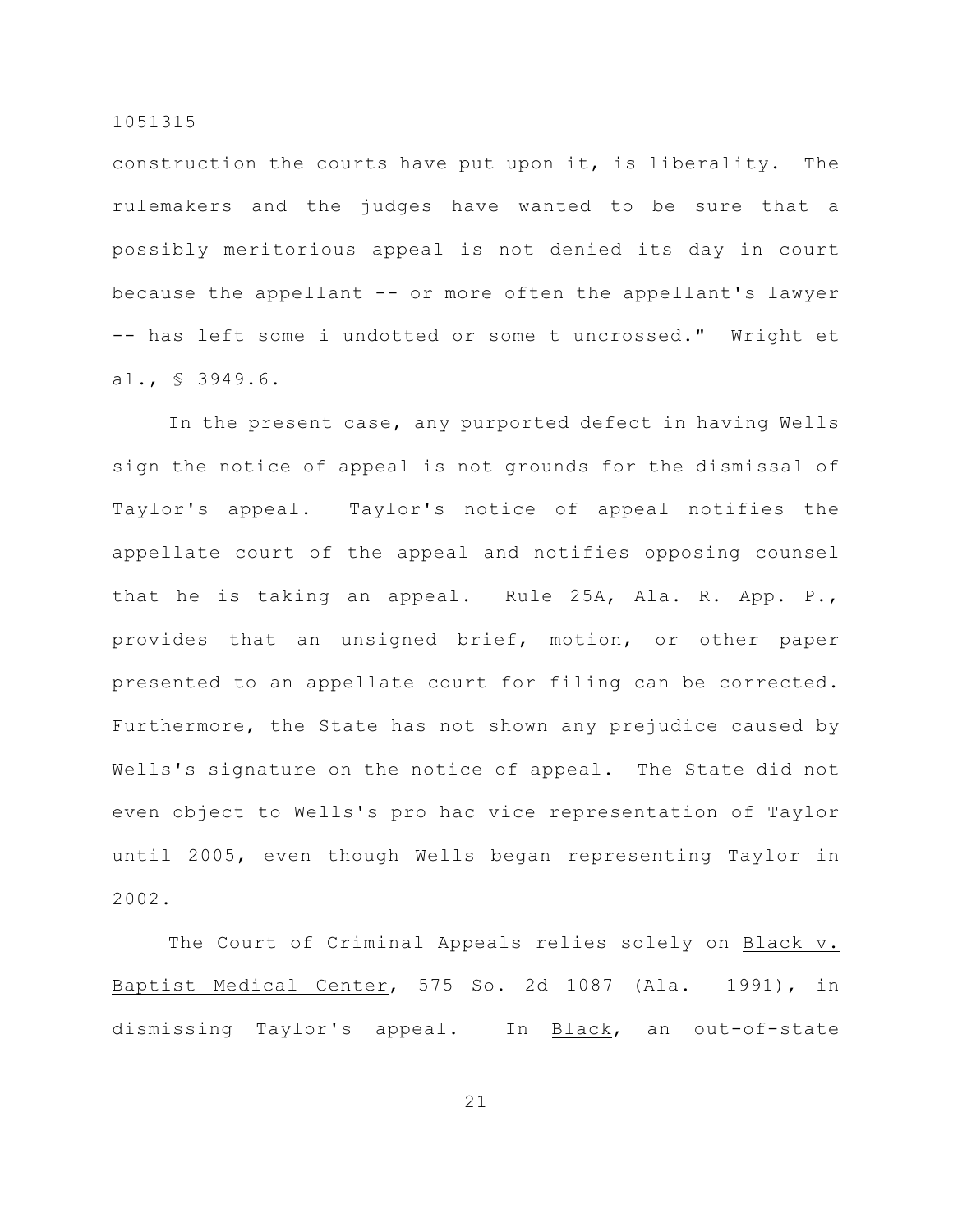attorney, who was neither licensed to practice law in the State of Alabama nor admitted pro hac vice, filed a complaint against a hospital on behalf of a patient. The trial court concluded that the complaint was untimely filed, and this Court agreed. Although the attorney did submit, along with the complaint, a motion to appear pro hac vice, that motion was not accompanied by a letter of introduction and recommendation to the circuit court from a member of the Board of Commissioners of the Alabama State Bar. Nor did a member of the board personally introduce and recommend the attorney to the court. Therefore, the motion did not comply with the requirements of Rule VII. Approximately two months after the statute of limitations had run, an attorney who was licensed to practice law in Alabama filed a notice of appearance on the patient's behalf. However, this Court held that this did not cure the ineffective filing by the out-of-state attorney.

Black is distinguishable from the present case because Black involved a complaint, and, pursuant to Rule 11, Ala. R. Civ. P., a complaint must be signed by at least one of the party's attorneys of record, and the attorney's signature means that the attorney has read the complaint, that to the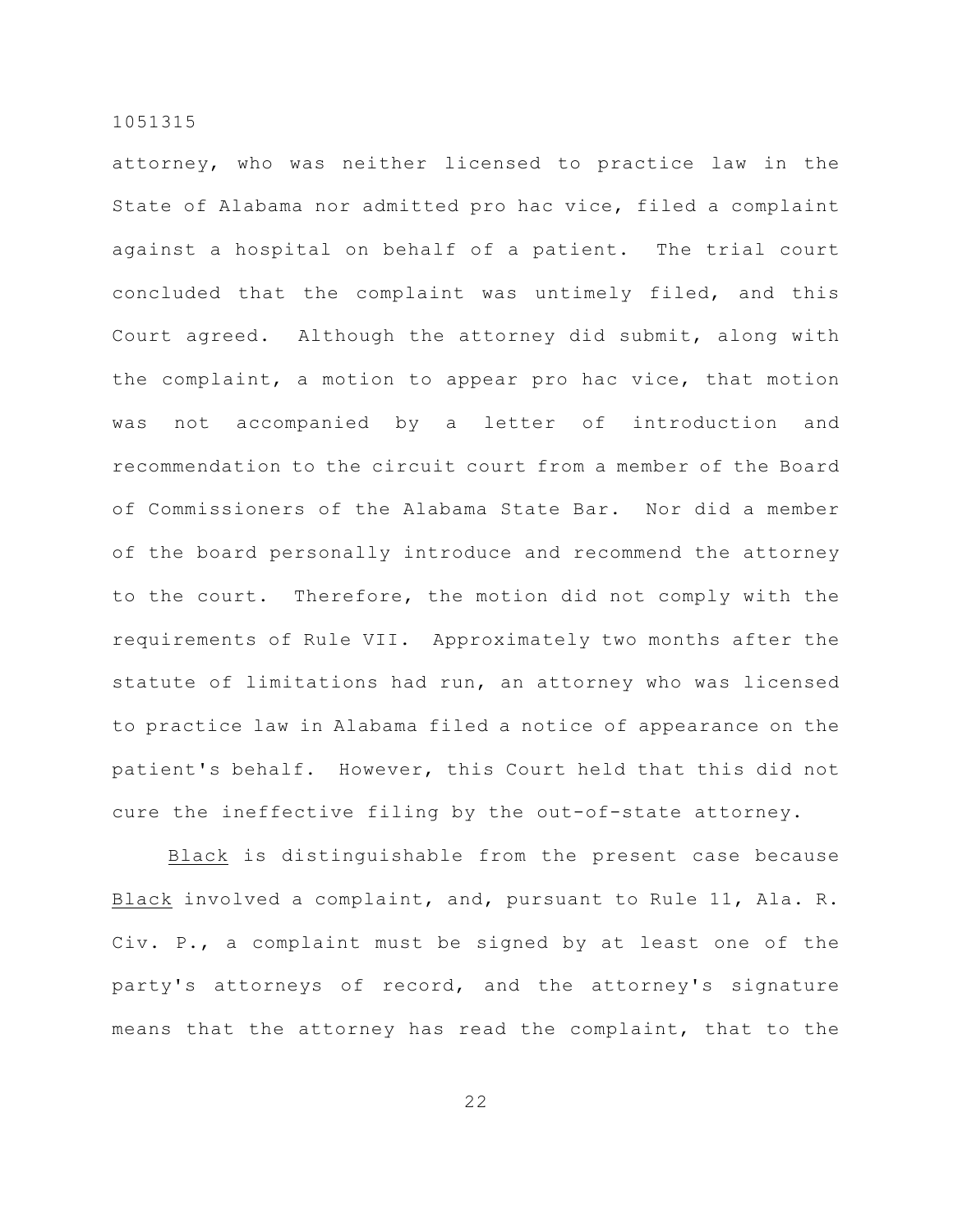best of his or her knowledge there are good grounds to support it, and that it is not interposed for delay.<sup>4</sup> As stated above, the only jurisdictional requirement of a notice of appeal is its timely filing. The notice of appeal shall specify the party or parties taking the appeal; shall designate the judgment, order, or part thereof appealed from; and shall name the court to which the appeal is taken. Taylor's notice of appeal meets these requirements; the only purported defect is that it is signed by Wells, who purportedly was not admitted to practice pro hac vice. We are mindful that the rules governing authorization to practice law are very important, as are the Alabama Rules of Appellate Procedure, which provide that the rules "shall be construed so as to ensure the just, speedy, and inexpensive determination of every appellate proceeding on its merits." Rule 1, Ala. R. App. P. To dismiss Taylor's appeal based on the peculiar facts in this case would be to elevate form over substance.

<sup>&</sup>lt;sup>4</sup>We note that although Rule 25A, Ala. R. App. P., provides a remedy when a paper filed with an appellate court is not signed, this is in contrast to Rule 11, Ala. R. Civ. P., which provides that if a complaint is not signed or is signed with an intent to defeat the rule, the complaint may be stricken as though the complaint had never been served.